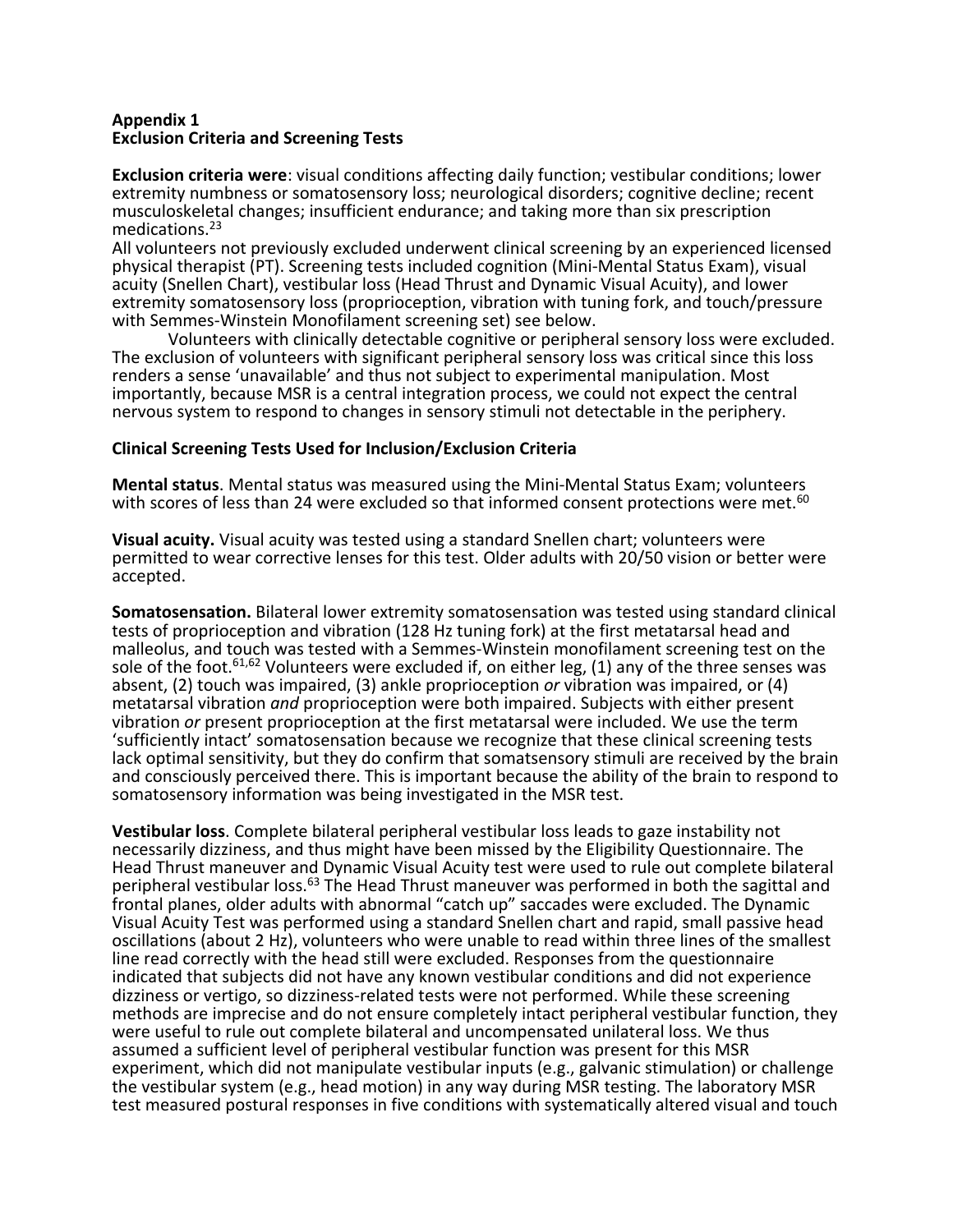motion stimuli. We assumed that any undetected declines in vestibular function would not substantially alter the pattern of MSR results as all conditions would be equally influenced by any peripheral vestibular deficit.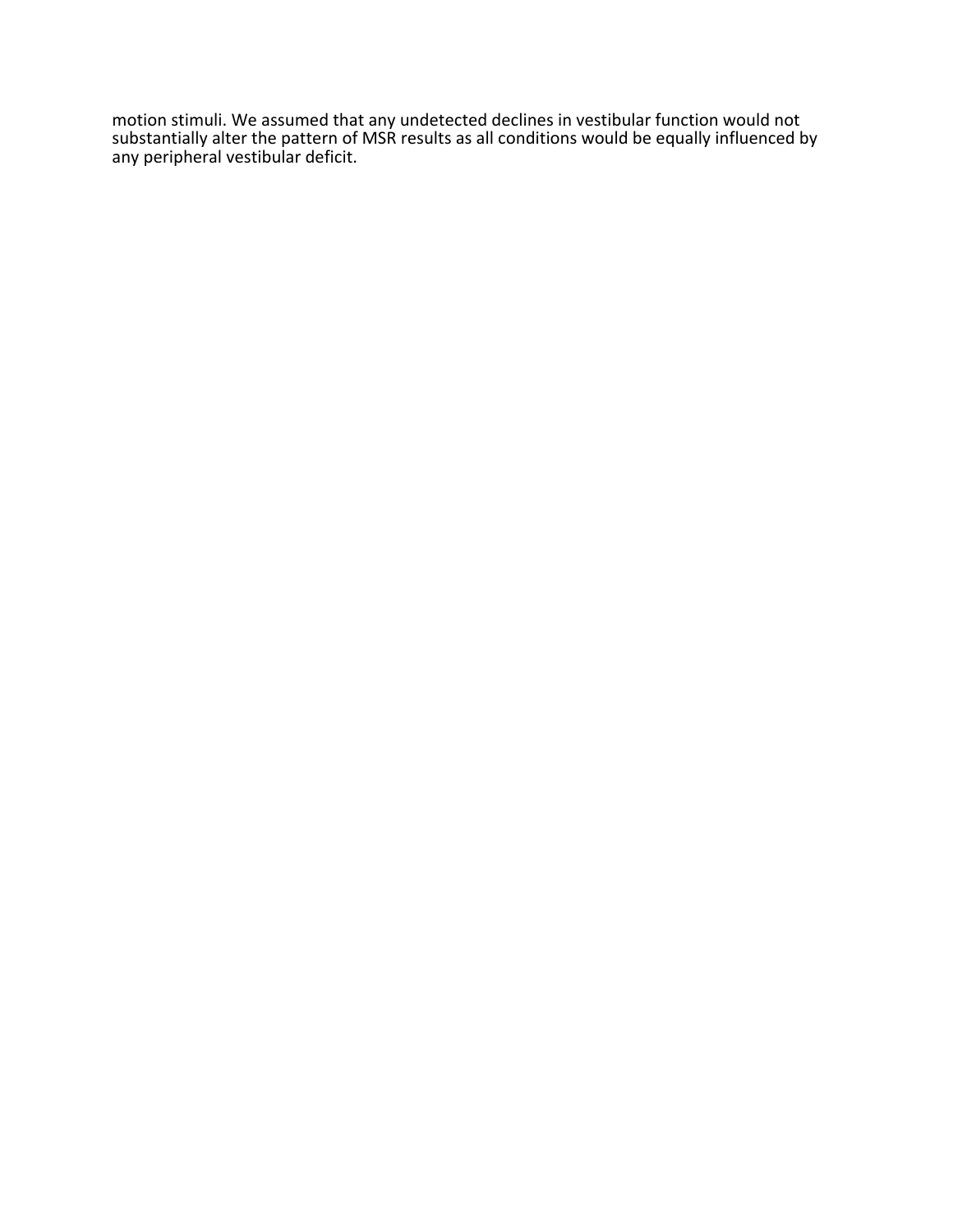### **Appendix 2 Clinical Outcome Measures**

**Activities-specific Balance Confidence Scale.** The ABC Scale is a self-reported measure of balance confidence that reflects the self-perceived balance abilities of the older adult.<sup>40</sup> On a scale from 0% (not at all confident) to 100% (completely confident), subjects indicate, for each item describing a real-life balance challenge, how confident they are that they could perform the activity without a loss of balance. Scores from each item were summed and then divided by the total number of items to obtain an average overall balance confidence score. The ABC Scale was included to permit comparison of objectively measured changes in balance performance following training to subjective perceptions of balance abilities.

**Berg Balance Scale.** The Berg Balance Scale is a 14 item test battery with a 5 point ordinal rating scale  $(0-4)$ .<sup>37</sup> Task difficulty increases from easy (sit-to-stand) to difficult (stand on one leg). Scores from each of the items are summed. This test was included as it is widely used clinically for fall risk assessment, and scores correlate highly with functional abilities and fall-risk.<sup>39,54,64,65</sup> This test served as our global balance performance and fall-risk measure.

Limits of Stability<sup>®II</sup>. The Limits of Stability [LOS] test is a quantitative test of dynamic balance that reflects volitional center-of-gravity control. The LOS protocol has been described previously elsewhere.30,48,50 Briefly, subjects stand on a stable forceplate that measures postural sway. They view a computer monitor that displays a cursor representing the position of their center-of-gravity which moves when the individual weight-shifts. Participants are asked to shift their weight (move the cursor) from a midline position outward as far as possible to eight consecutive targets placed at a perimeter whose distance is determined by individual height.

For this study, the LOS test was administered twice at each of the three testing sessions, with a seated rest in between tests. The first LOS test was considered a familiarization session; the sum of the eight Maximum Excursion scores from the second test was used for analysis.

The LOS test was included because one of the measures provided by this test is maximum center-of-gravity excursion, which is strongly associated with fall risk.<sup>50</sup> The sensorychallenge exercise intervention intentionally avoided dynamic balance training. However, we hypothesized that improvements in MSR might lead to improved perception of position and motion in space, which might then be followed by improved center-of-gravity control and modest increases in center-of-gravity excursion.

**Range of Motion and Strength.** Limited lower extremity range of motion and especially reduced lower extremity strength are musculo-skeletal impairments associated with imbalance and fall-risk.<sup>41,42</sup> Improvements in range-of-motion and strength may thus improve balance and reduce fall risk. However, a main purpose of this study was to investigate whether MSR might be one mechanism through which sensory-challenge exercise produces its known positive effects on balance performance. It was important, then, to measure range-of-motion and strength so that if improvement in balance performance occurred it could be attributed to improved MSR, not increased range-of-motion or strength. Range of motion and strength were assessed bilaterally for the following joint motions: hip flexion, extension, abduction, adduction; knee flexion and extension; and ankle dorsiflexion and plantarflexion.

**Range of motion** was measured with a manual goniometer. For each joint, the actual range (in degrees) was subtracted from the normal range to obtain a 'degree of limitation' score. A summary range-of-motion limitation score was obtained by adding the number of degrees of limitation found at each joint.

 $\overline{a}$ 

ll NeuroCom Internattional Inc., Clackamas, OR; now Natus Medical, Inc., Pleasanton, CA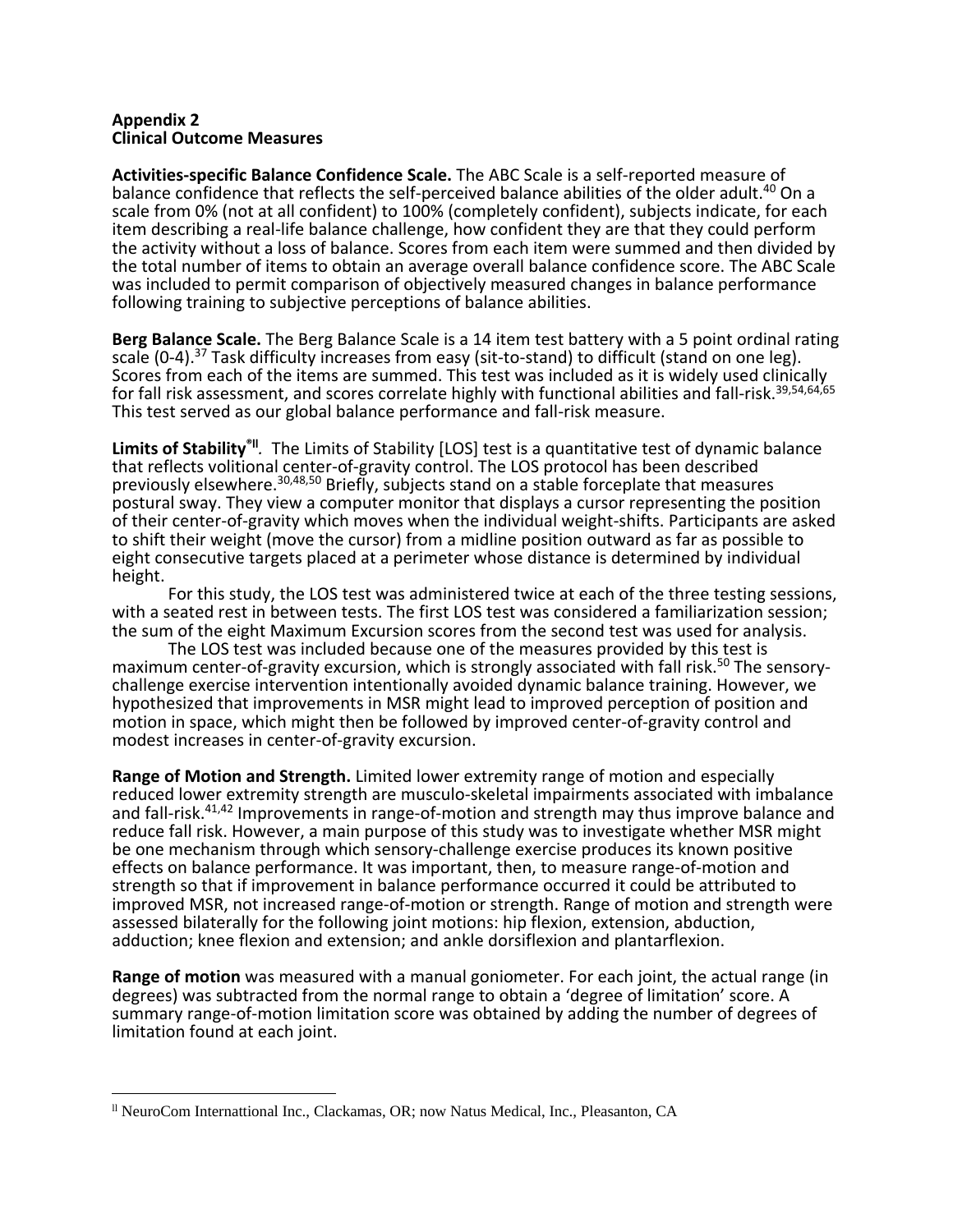**Strength** was measured with a handheld dynamometer.\* For each motion, three trials were performed. The peak number of pounds of force was recorded. A summary strength score was obtained by adding the peak force produced at each of the 16 measured joint motions.

**Composite range-of-motion and strength scores were used** as this study was not concerned with precise changes at individual joints, and to limit the number of variables being considered. Both goniometry and dynamometry produce interval scores that may legitimately be summed to produce an overall score that reflects impairments of range-of-motion and strength in the lower extremities.<sup>43,44</sup> Because the sensory-challenge exercise program was designed to facilitate MSR, and included no stretching or resistance exercises, we did not expect any posttraining changes in range-of-motion or strength.

**Sensory Organization Test®† .** The *Sensory Organization Test®* [SOT] is the most quantitative clinical test of central sensory integration impairments. The SOT protocol has been described extensively elsewhere.<sup>3,14,16,18</sup> Briefly, participants stand within a movable visual surround booth on a movable forceplate that measures postural sway under six sensory conditions. Eyes open and eyes closed conditions are used to make vision available or unavailable, respectively. Both the surface and the visual surround can be individually sway-referenced to render somatosensory or visual inputs inaccurate, or jointly sway-referenced to render both somatosensory and visual inputs inaccurate. Combinations of these sensory manipulations are used to identify normal or abnormal use of somatosensory, vision, and vestibular inputs for postural control. Three consecutive 20 second trials in each condition are provided. Many older adults demonstrate instability on the first trials of conditions 5 and 6, when both vision and somatosensory inputs are altered and greater reliance on vestibular inputs is required. Healthy older adults typically demonstrate improvement on subsequent trials, while fall-prone elders do not. $13$ 

For this study, the SOT was administered twice at each of the three testing sessions, with a seated rest in between tests. The first SOT test was considered a familiarization session; SOT Composite scores from the second test were used for analysis.<sup>66</sup> The SOT Composite score is a weighted average of the scores from the six sensory conditions.

The SOT was included because it is the standardized clinical test that measures MSR in the time domain, versus our laboratory tests of MSR in the frequency domain. Further, the SOT has been frequently used in previous studies of MSR and sensory training.<sup>29,30</sup> It was important to know if the participants in this study performed similarly on the pre-training SOT tests as did participants in these prior studies of sensory integration so that we could compare our results to the existing literature. We expected that changes in SOT scores would occur concomitantly with changes in the laboratory MSR results as both forms of testing measure MSR, and that is what the sensory-challenge exercise program was designed to improve.

 $\overline{a}$ 

Chatillon CSD100, AMETEK, Inc., Largo, FL

<sup>†</sup> NeuroCom International Inc., Clackamas, OR; now Natus Medical, Inc., Pleasanton, CA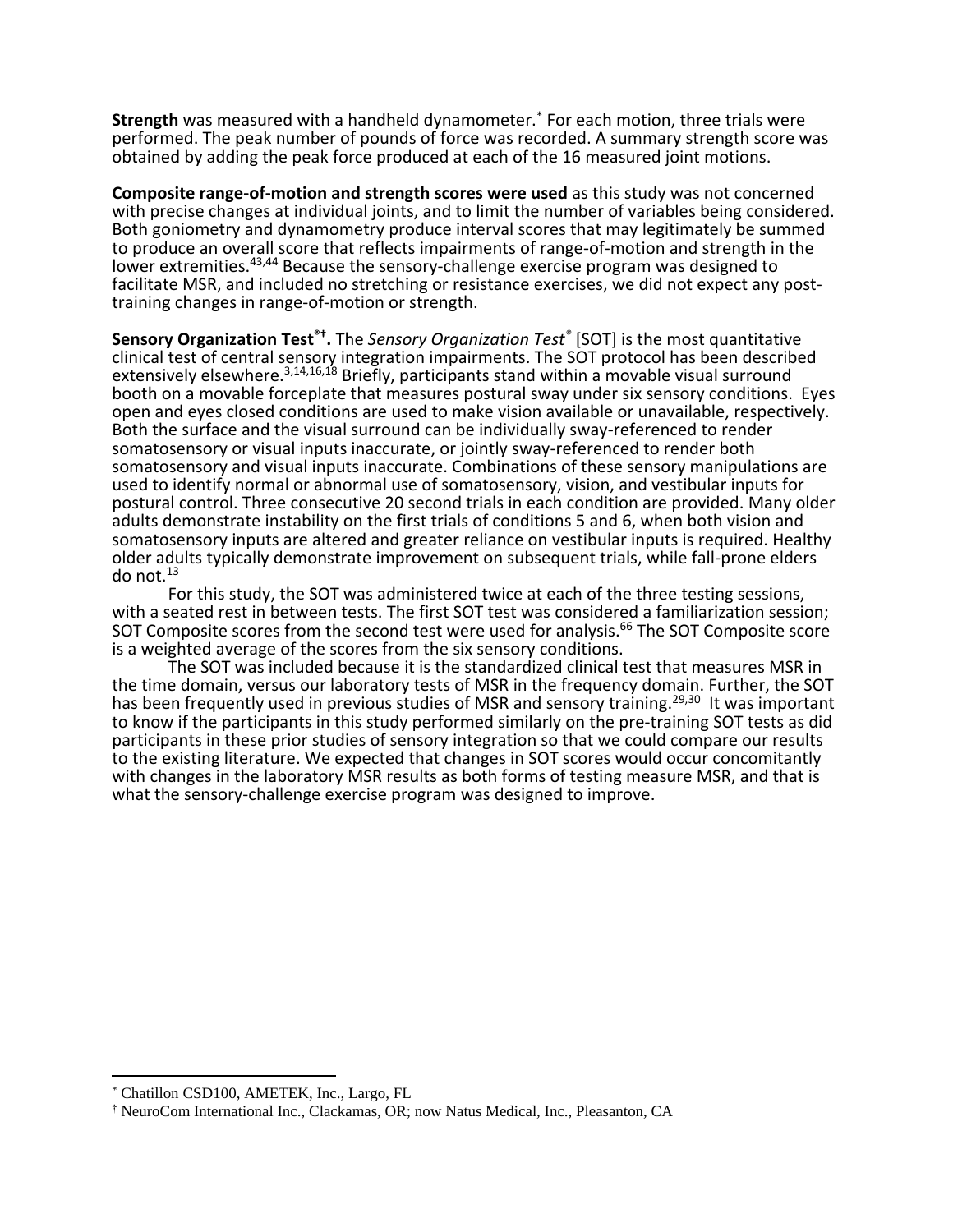### **Appendix 3 Sensory Challenge Balance Exercise Program**

Sensory-challenge balance exercises challenge balance through the intentional manipulation of the environment to render one or more sensory inputs unavailable, inaccurate, or variable (unpredictable). For example, balance practice with eyes closed renders vision unavailable, practice while standing on compliant foam renders somatosensation inaccurate, and practice with head shaking makes vestibular inputs variable. These changes in environmental conditions require MSR for successful balance control. Dynamic balance exercises like Tai Chi, functional balance activities like sit-to-stand training, and reactive balance exercises using perturbations are all valuable, but are not considered sensory-challenge balance exercises because no intentional manipulation of visual, vestibular or somatosensory inputs occurs.

# **Rationale**

The goal of the exercise program was to improve (1) estimation of body position and motion in space and (2) adaptation to changing sensory environments. Development of the exercise protocol was based on concepts familiar to clinicians who use the Sensory Organization Test<sup>®</sup> or Clinical Test for Sensory Interaction on Balance (CTSIB). Through alteration of the environment in which postural control must be maintained (visual conditions, surface conditions, or both) clinicians can render a sensory input unavailable (e.g., eyes closed renders vision unavailable) or inaccurate (e.g., standing on compliant foam renders somatosenation inaccurate). This forces the central nervous system [CNS] to reduce reliance on [down-weight] unavailable or inaccurate sensory inputs, and increase reliance on [up-weight] the available and accurate ones, in order to accurately estimate body position and motion in space. Repeated practice of balance exercises in conditions requiring multi-sensory reweighting should improve these estimation and adaptation abilities, which in turn should contribute to improved balance.

#### **Materials**

All exercises were performed on a SMART Balance Master® (formerly NeuroCom International, Inc., Clackamas, OR; now Natus Medical, Inc., Pleasanton, CA), a computerized balance testing and training device. This equipment provides operator-controlled surface and/or visual environment motion that can be finely graded up or down in small, quantifiable increments that are precisely repeatable between sessions and participants, and closely matched to participant ability levels. If desired, the equipment also provides visual feedback about center-of-gravity position and motion to promote early motor learning.

All PT/PTA trainers responsible for the delivery of the exercise program were trained in the use of the equipment, and the progression protocol, by one author who is a PT with multiple years of experience using the equipment and training other clinicians to use it. Trainers used tracking forms (one per participant) to record the practice conditions and advancement of exercise difficulty levels within and across the 16 exercise sessions.

# **Procedures**

The specific sensory-challenge balance exercise protocol used in this study systematically applied the general concepts described above. Within each exercise session participants practiced balance control under varied sensory conditions, to improve their ability to up- or down-weight somatosensory, visual and vestibular inputs. Across the 16 exercise sessions the balance control task and environmental conditions became progressively more demanding to achieve the most improvement possible.

The frequency and duration of the intervention (45 min. twice a week for eight weeks) were chosen because prior balance exercise intervention studies with a similar timeframe achieved significant changes in balance, and the intervention could be feasibly replicated in clinical practice. The intensity of the intervention (moderate to high challenge with infrequent rests) was chosen to require the attention and effort necessary to produce motor learning.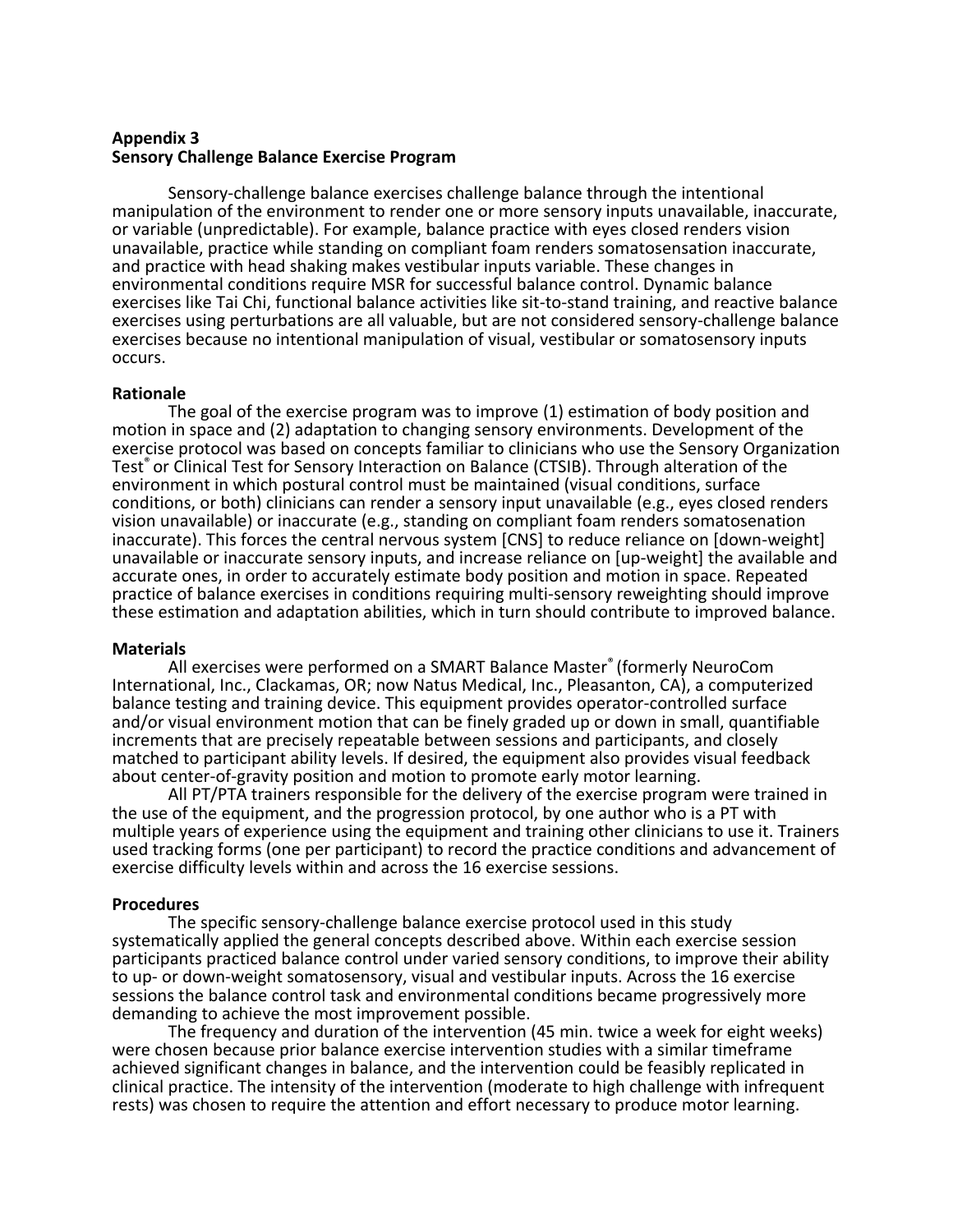**Exercise task and environmental condition variations to increase the difficulty level of the exercises.** The exercises were progressed by modification of the following:

(1) *Stance position*: feet apart, together, staggered, tandem and single leg. Stance position was modified to induce greater instability and heighten the demand for sensory information.

(2) *Head position/motion*: e.g., head tilts, nods or rotations, uni-planar then multi-planar. Nods and rotations were initially slow but became faster as the participant improved. Head position and motion were manipulated to complicate reliance on vestibular inputs and prevent visual fixation.

(3) A*vailability of vision:* eyes open versus closed. Vision is made unavailable to provoke greater reliance on touch and somatosensory inputs.

(4) V*isual surround motion*: stationary, predictable motion, or random motion. Motion amplitude was progressed from small to large. Vision is made less useful or accurate to provoke greater reliance on touch and somatosensory inputs. Unlike eyes-closed challenge, visual motion cues that are non-stationary or inaccurate require central recognition and suppression. (5) A*vailability of touch/somatosensory information*: fingertip touch on a stable base, progressed from bilateral (walker) to unilateral (quad cane) to none; firm standing support surface or compliant foam pad progressing from 1" to 5" thickness. Touch is made unavailable and somatosensation is made inaccurate to provoke greater reliance on visual inputs.

(6) *Support surface motion*: stationary, predictable motion, or random motion. Motion amplitude was progressed from small to large. Somatosensation is made inaccurate to provoke greater reliance on visual inputs. Surface motion cues that are non-stationary or inaccurate require central recognition and suppression.

(7) *Concurrent manipulation of vision, touch and somatosensation cues:* Vision availability or visual surround motion, and touch availability, somatosensory accuracy, or support surface motion were concurrently manipulated to provoke greater reliance on vestibular inputs.

(8) *Target size*: large to small. Target size was reduced to increase task constraints; the smaller the target, the more difficult it was to control sway within the target bounds.

No home exercises were given. Participants could continue any longstanding exercise program, but were asked not to begin any new exercise during the 16 weeks of the study.

**Extrinsic visual feedback to help participants discriminate 'sway' versus instability**. Initially, continuous and immediate COG visual feedback was provided. That is, participants who were attempting to remain still observed a cursor [on a monitor] that moved as they swayed; this feedback was initially provided *during* the practice trial to show the participant where they were in space, in what direction and at what velocity they were swaying. This information helped participants' recognize when corrective shifts were needed (or not), and scale corrective shifts to match the need induced by excessive sway. Over the first four weeks of balance training, visual feedback was increasingly delayed and provided only after one or more practice trials were completed and after the participant had been asked to verbally evaluate their own performance.

The duration of practice trials for any given exercise varied between 30 and 180 s depending on the difficulty of the exercise and the endurance of the participant. Delays in the provision of COG visual feedback might be as short as 30 s or as long as several minutes, with delay duration increasing over time as the length and/or number of practice trials increased. Prior to viewing the delayed feedback, participants were asked to describe their self-perceived performance to the PT/PTA. After viewing the delayed feedback, the PT/PTA would ask the subject to summarize salient characteristics of the performance, providing correction if necessary. Following the feedback summary describing their actual performance, participants were asked to compare their perceived versus their actual performance, and to decide how they might be able to improve their performance prior to resuming practice. In this manner subjects were "weaned" away from the extrinsic visual feedback, and the use of their own intrinsic sensory feedback was facilitated. Visual feedback was very rarely provided during the second half of the exercise program.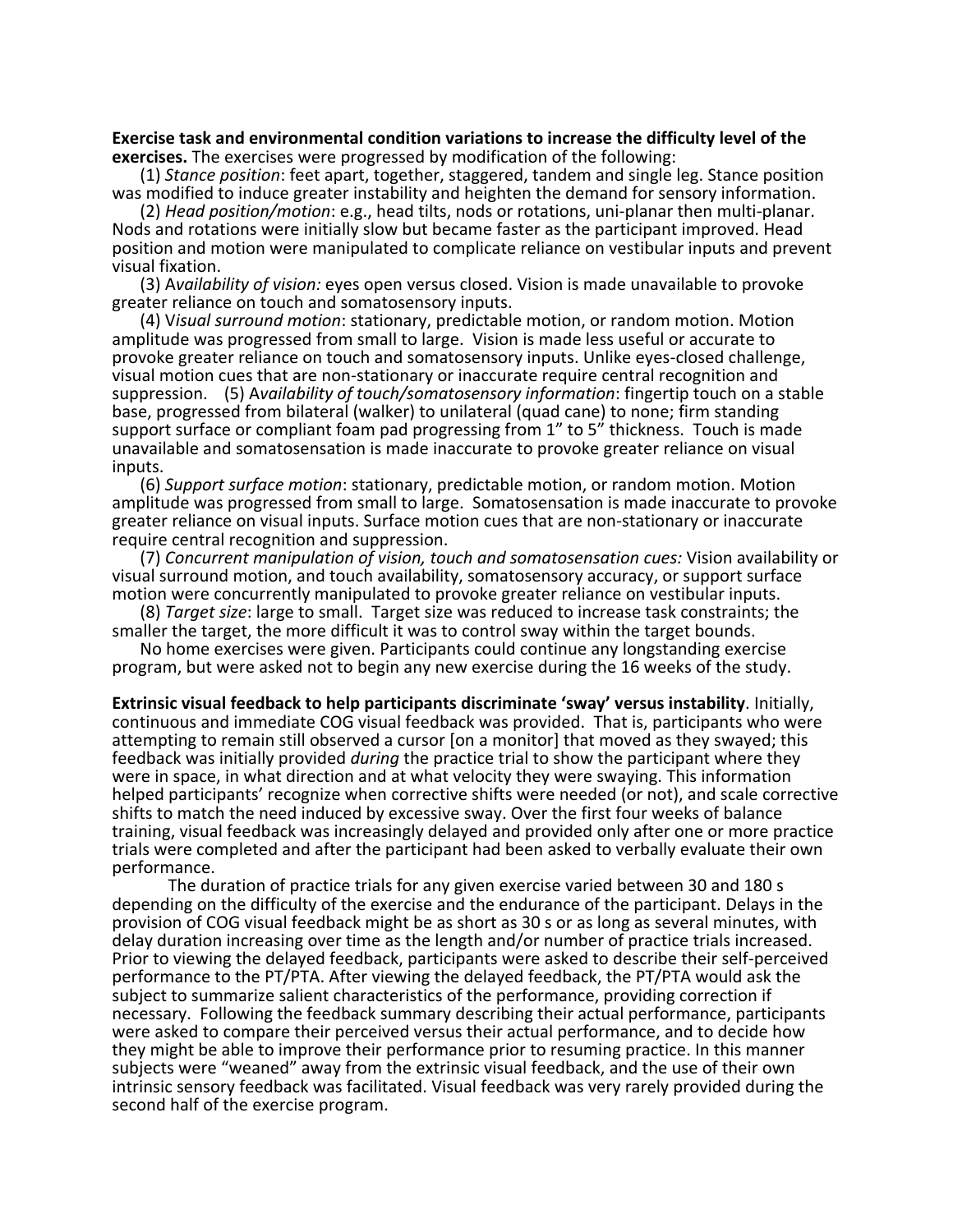#### **Who**

The exercise intervention was provided by one PT and two PTAs ('trainers') who were blinded to all test results. All trainers had greater than 2 years of clinical experience with older adults. They were trained in the use of the equipment, and the progression protocol, by one author who is a PT with multiple years of experience using the equipment and training other clinicians to use it. Whenever possible, trainer-participant pairs worked together consistently over the eight weeks.

#### **How and Where**

All exercise sessions were individual and delivered in-person, face-to- face, in the outpatient PT department of the large congregate retirement community.

#### **When and How Much**

Each participant completed two exercise sessions per week (Monday/Wednesday or Tuesday/Thursday) for eight weeks, a total of 16 exercise sessions. Each session was 45 minutes in duration. During the first four weeks, participants took one required 5-min seated rest approximately halfway through each session. In addition, participants were allowed to sit and rest whenever they requested, however, they were educated that they should rest only when necessary, and that time spent resting would not lead to improvement in balance. Trainers were educated to encourage a short, seated rest if participant performance began to deteriorate.

Some session time was also spent standing (but not exercising) after an exercise was completed to briefly review the participant's performance (shown on screen) before going on the next exercise; see above for detail.

We did not measure actual minutes spent exercising vs. reviewing vs. resting. The total number of minutes per session spent exercising depended on participant tolerance.

The exercises were not physically strenuous in the sense of aerobic endurance or resistance training, but did demand prolonged standing with a high level of attention and effort. Some participants did report temporary fatigue after the sessions that resolved by the following day.

### **Tailoring**

The intervention protocol was the same for all participants, but the level of difficulty was personalized, as it would be in clinical practice. In other words, the intervention protocol spanned a wide spectrum of challenge levels, and each participant's starting point on that spectrum was individualized. Once started, the progression was similar in content but varied in rate, depending on how rapidly each participant improved.

For each participant, initial levels of difficulty were selected based primarily on the SOT<sup>®</sup> test results of that participant. During the SOT<sup>®</sup>, participants stand for multiple 20 second trials with feet apart and eyes open or closed depending on test condition. The surface (and visual surround) motion is sway-referenced in a 1-to-1 ratio with participant sway, which is similar [but not identical to] to the "100%" difficulty level set by the operator during training with surface (or visual surround) motion. If one or more of the SOT<sup>®</sup> conditions was easy for a participant, the initial exercise levels would be made more difficult than that condition. Conversely, if one or more of the SOT<sup>®</sup> conditions was difficult for a participant, the initial exercise levels would be made less difficult than that condition. For example, if a participant did very well on SOT® Condition 2 (eyes closed on a stable surface), any exercise on a stable surface with eyes closed might begin with feet together or in-tandem (vs. apart), and/or with head tilt or head motion (vs. head upright or still). If that participant did poorly on SOT<sup>®</sup> Condition 5 (eyes closed on a 1-to-1 sway-referenced surface), any exercise on a moving surface with eyes closed might begin with fingertip touch on a quad cane (vs. no touch), with the surface motion set at Predictable (vs. sway-referenced), and with dampened surface motion at 50% difficulty level (vs. approximately 100%).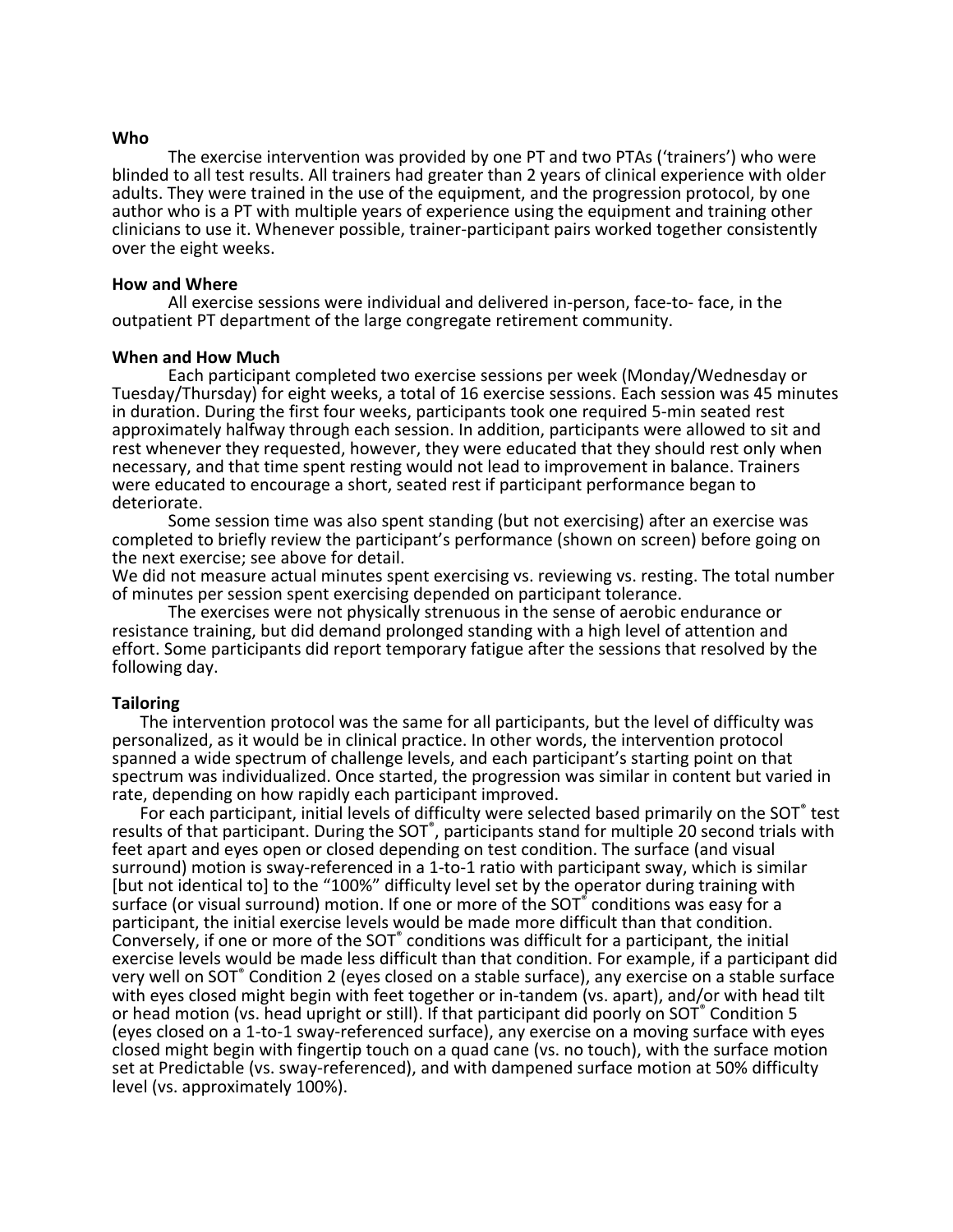For any given exercise, the difficulty level was increased as soon as the participant was successful at that exercise in approximately 75-80% of tries. For example, if, in a given stance position, a participant was able to keep their postural sway within a large target for 45 seconds with the surface motion difficulty set at Predictable:50% and the visual motion difficulty set at Random:30%, the exercise would be made more difficult by increasing the surface motion difficulty to 60% until successful, then increasing the visual motion difficulty to 40% until successful, then reducing target size to medium until successful.

### **Modifications**

The intervention was not modified during the study.

### **How Well (Adherence)**

Exercise schedules were planned in advance by one author with participant involvement. Participants could choose a Monday/Wednesday or Tuesday/Thursday schedule; if a session was missed, Fridays were 'make-up' days. Each participant came at the same time on their exercise days.

Individual written appointment calendars were provided. A master appointment calendar with all participants was kept, and a copy of it provided to the department receptionist. During the first two weeks, participants were telephoned on Sunday evening to remind them of their appointments that week. If a participant was late for an appointment, they received a telephone call to remind them of, or re-schedule, their appointment. Attendance was recorded using the individual participant tracking sheet described above.

Thirty-three older adults qualified for inclusion in the intervention program, 28 of them began the intervention, and 21 of them completed all 16 sessions. Of the 13 participants whose data are not included in the final analysis, six dropped out because of health status changes, and four due to caregiver burden. These factors were outside the control of the study. One participant decided to begin another (group) exercise program with a friend, while another participant dropped out because she did not enjoy the exercises. Data from one participant who completed the exercises was unusable following computer file corruption. For the 21 participants who attended all 16 sessions, the intervention was delivered as planned.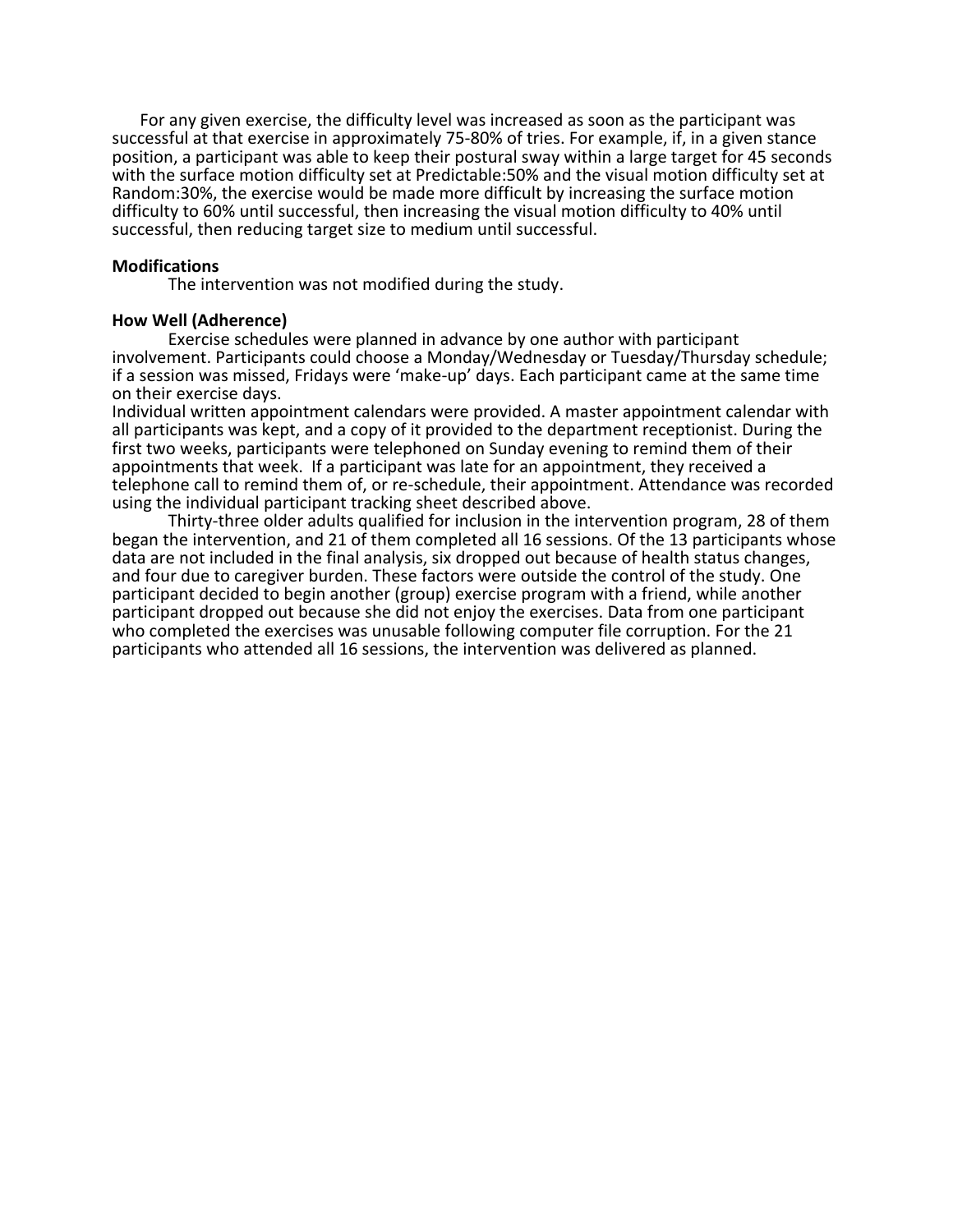### **Appendix 4 Laboratory Multi-sensory Reweighting Protocol and Measures**

### **What is MSR and how is it measured?**

Visual, vestibular and somatosensory inputs are needed to maintain balance. Each of these three individual sensory inputs is 'weighted', or prioritized, during the central nervous system integration process. The resultant single perception of the body in space is the outcome of a 'weighted sum' of these multiple sensory cues. The 'weight' assigned to a given sensory input will decrease if environmental conditions render that sense relatively unavailable (e.g., vision is unavailable in darkness), inaccurate (e.g., somatosensation is inaccurate when walking on sand dunes), or irrelevant to the task at hand (e.g., an airborne skateboarder cannot use somatosensation to orient to the ground). Simultaneously the 'weights' assigned to the remaining available and accurate senses will increase. This dynamic multi-sensory re-weighting process ensures that the estimation of body position and motion in space is based on the most available, accurate and relevant sensory inputs. Multisensory reweighting allows us to maintain balance as environmental conditions change. $8-11$ 

Because MSR is a central nervous system process, it cannot be measured directly. It is measured indirectly by quantifying changes in postural sway that occur when environmental sensory stimuli, such as surface motion or visual motion, are manipulated. In this study we operationally defined MSR as changes in postural sway gain values across different sensory conditions. Postural sway gain is a calculated value equal to the ratio of postural sway *at a specific frequency* to the sensory stimulus motion amplitude provided *at that frequency*.

In order to determine whether or not, or how much of, any postural sway changes were driven by alterations in specific, separate sensory inputs, we measured postural sway in the time domain (Figure 3), then converted postural sway data to the frequency domain (Figure 4) to allow the discrimination of postural sway responses to separate visual and touch/somatosensory stimuli. This was accomplished by providing two sensory input stimuli (e.g., visual motion and touch motion) at two different frequencies that are both within the range of typical human sway frequencies (0-3 Hz). When postural sway frequencies are examined, adaptive sway responses at the stimulus motion frequencies are observed (Figure 4). The inter-relationships of more than one sensory stimulus (e.g., vision and touch/somatosensation) can be studied because each stimulus is provided at a separate frequency (Figure 4).

Systematic amplitude variation of sensory stimuli leads to corresponding changes in postural sway gain (gain = ratio of postural sway response amplitude at the stimulus frequency divided by stimulus amplitude). Postural sway gain values reflect the degree to which the postural control system is influenced by a specific sensory input (e.g., touch gain values reflect body sway relative to touch motion stimulus, and vision gain values reflect body sway relative to visual motion stimulus ). Changes in gain are interpreted as reweighting of sensory inputs.

If the postural control task is to stand quietly (hold still), as in this study, then reliance on sensory stimuli that are relatively more still (smaller motion amplitude) will be more beneficial than reliance on sensory stimuli that are relatively less still (larger motion amplitude). Reliance on somatosensation (measured as touch gain) will decrease as somatosensory inputs become less still (touch motion increases) while vision inputs become more still (vision motion decreases), and vice versa. Reliance on vision (measured as vision gain) will decrease as vision inputs become less still (vision motion increases) while somatosensory inputs become more still (touch motion decreases), and vice versa. Thus, quantifiable changes in touch gain and vision gain constitute our measures of MSR.

We also measured the amount of postural sway at all frequencies other than the two specific frequencies of the visual motion and touch motion stimuli; this residual sway is represented by two variables, position variability and velocity variability. If these measures do not change across conditions while the gain values do change across conditions, we are able to demonstrate that the changes in gain values were due to the frequency-specific sensory motion stimuli, not just an overall change in postural sway.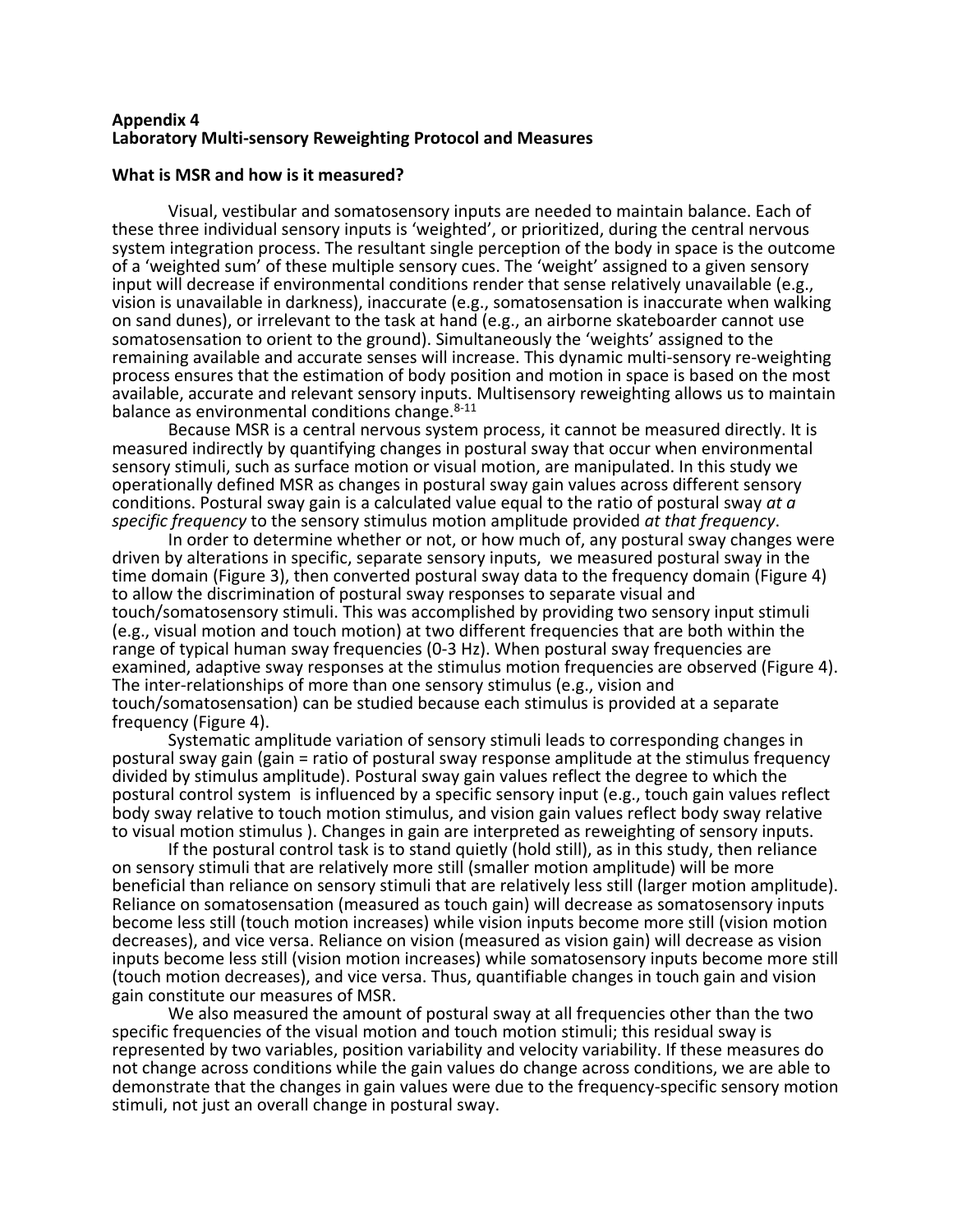### **Descriptons of MSR dependent variables:**

**Gain.** Gain is a ratio of the amplitude of the postural sway response at the driving stimulus frequency to the amplitude of the stimulus, and reflects the coupling of postural sway to the stimulus motion. Gain was computed as the absolute value of the transfer function. If the postural sway response and stimulus amplitudes at the driving stimulus frequency are the same, the gain will equal one. Relatively speaking, the higher the gain value, the greater the reliance on and response to the stimulus.

It is critical to measure gain because t*he pattern of change in gain across the five different sensory conditions reflects MSR.* That is, rising gain values reflect increased responsiveness to the sensory stimulus, and

vice-versa. When the amplitude of a sensory stimulus motion is increased (i.e., that sensory input becomes less 'stable' and reliable), gain values decrease and the reliance on that sensory input is decreased [re-weighting, in this case down-weighting, occurs]. The terms 'vision gain' and 'touch gain' refer to COM gain relative to the visual stimulus and touch stimulus, respectively.

**Phase.** Phase is a measure of the temporal relationship between postural sway and stimulus motion that reflects how close in time the postural sway trajectory was to the sensory stimulus motion trajectory. Postural sway may lead the stimulus, in which case phase will have positive values, or lag behind it, in which case phase will have negative values.

It is important to examine the phase values to ensure that the motion stimulus trajectory and the postural sway trajectory were not excessively far apart in time, as this would affect the accuracy of the gain values. Phase was computed as the argument of the transfer function and converted to degrees. The terms 'vision phase' and 'touch phase' refer to COM phase relative to the visual stimulus and touch stimulus, respectively.

**Position and velocity variability.** 'Position variability' and 'velocity variability' are variables used to characterize all of the remaining postural sway (at frequencies other than the driving stimulus frequencies) that was not examined using gain and phase values. Position and velocity variability reflect the range of COM positions and velocities over time, respectively.

Position and velocity variability of postural sway are calculated as the standard deviation of the residual COM displacement and its derivative, respectively, after removal of the postural sway response at the stimulus frequencies (cf. Jeka et al., 2000). The residual COM displacement was computed by subtracting sinusoids corresponding to the COM Fourier transform at the touch and vision stimulus frequencies. The derivative of the residual COM trajectory was computed by finite differences using every fifth value of the trajectory, corresponding to a time step of 0.1 s.

The analysis of position and velocity variability permit a more confident interpretation of the gain data. If gain values *do* change across conditions but variability does *not*, then the changes in gain can be confidently ascribed to the changes in sensory stimulus motion amplitudes. If, however, position and velocity variability *also* change in a parallel pattern across conditions, then sway overall is changing – perhaps due to other influential factors besides the sensory stimuli. In that case we would not be able to attribute the changes in gain primarily and directly to amplitude changes in the sensory motion stimuli.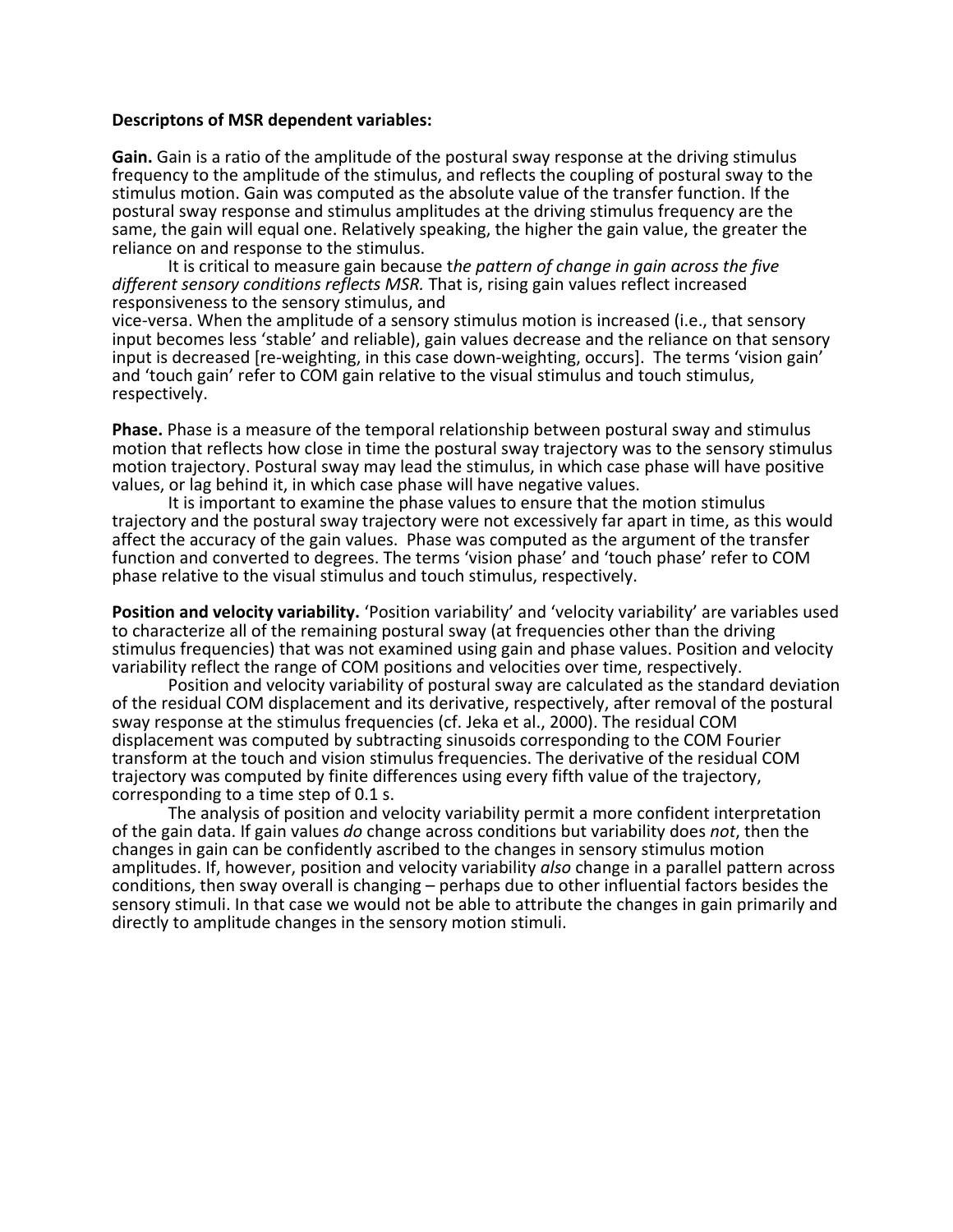# **Appendix 5 Terminology**

**Amplitude spectrum (also 'frequency domain graph'):** a graph that shows how much of the signal lies within each given frequency band over a range of frequencies. See Figure 4 A-E.

**Argument of the transfer function:** the 'input' signal(s) to the mathematical function, e.g. the visual and touch motion oscillations.

**Derivative:** a mathematical measurement of how a function changes when the input to the function changes. For example, the derivative of position is velocity, and the derivative of velocity is acceleration.

**Fall:** any event where you landed on the ground or any other lower surface when you did not intend to be there.

**Fall-prone:** the term 'fall-prone' refers to individuals who are at high risk for future falls based on their history of repeated falls, or one or more falls resulting in injury requiring medical attention.

**Fourier transform:** a mathematical operation that transforms one complex-valued function of a real variable into another. Complex numbers have a real part and an imaginary part. Our gain and phase values are calculated using this method.

**Frequency domain**: the analysis of signals with respect to frequency rather than time. Our two input signals were the visual oscillations at 0.2 Hz and the touch oscillations at 0.28 Hz. Our output signal was the postural sway, which in humans standing quietly without environmental motion cues is typically between 0 and 0.1 Hz. See Figure 4 A-E.

**Function (mathematical):** a mathematical method to demonstrate the dependence between two quantities, one of which is known (e.g., visual motion oscillation 'input', an independent variable) and the other is the response (e.g., postural sway 'output', source of our MSR dependent variables gain, phase, and variability).

**Gain:** Gain is a ratio of the amplitude of the postural sway response at the driving stimulus frequency to the amplitude of the stimulus, and reflects the coupling of postural sway to the stimulus motion.

**Near-fall:** an unintentional incident in which you lost your balance and *would have fallen down* if you had not received support from some nearby object (such as a handrail or piece of furniture) or person. If you would have ended up on the ground without some external support, those incidents are classified as a "near fall".

**Phase:** a measure of the temporal relationship between postural sway and stimulus motion that reflects how close in time the postural sway trajectory was to the sensory stimulus motion trajectory.

**Position variability:** a variable used to characterize all of the remaining postural sway (at frequencies other than the driving frequencies) that was not examined using gain and phase values. Position variability reflects the range of COM positions over time.

**Residual COM displacement:** The COM sway response at all frequencies other than the two stimulus frequencies, used here to calculate 'position variability' and 'velocity variability'.